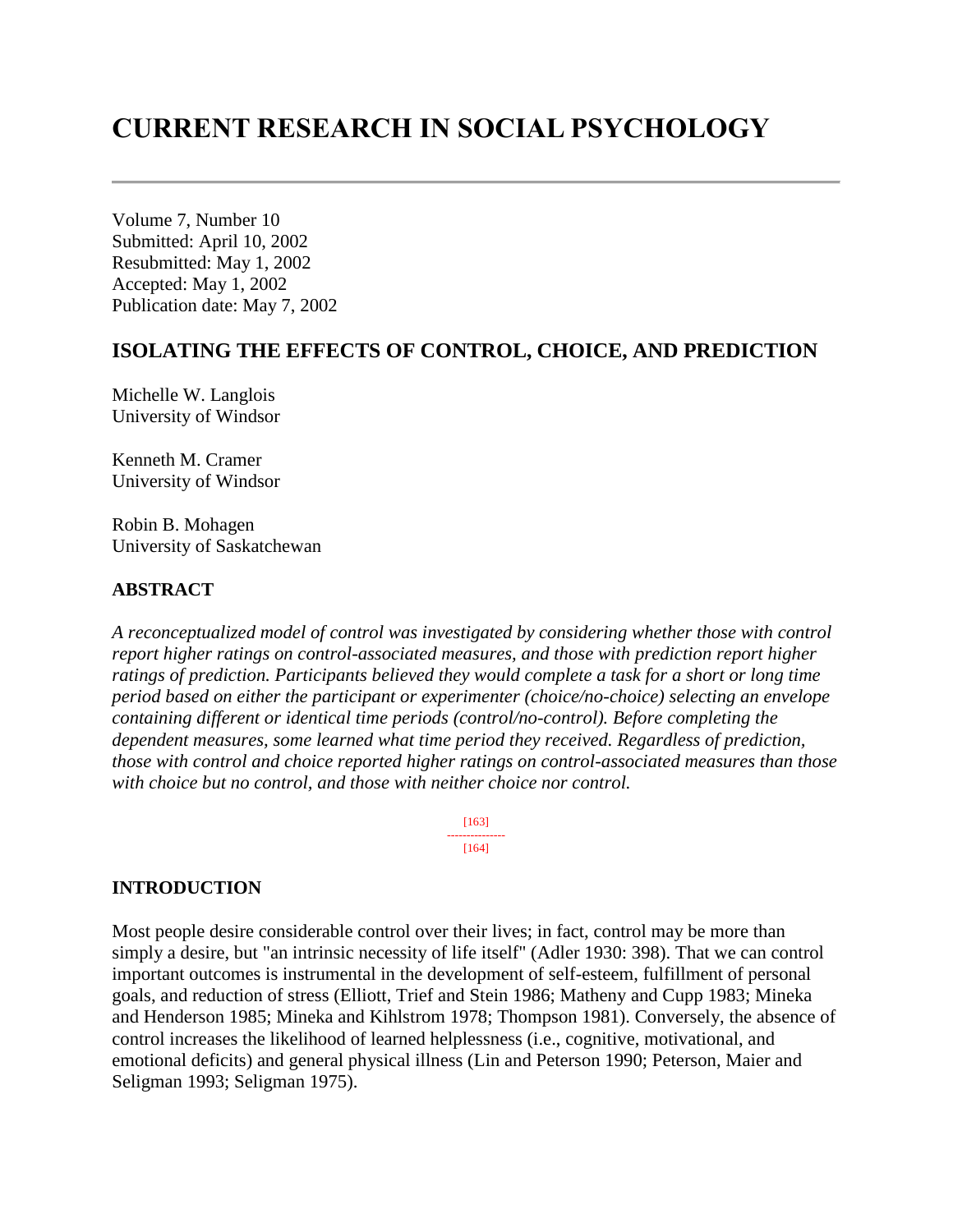### **Traditional View of Actual Control**

Despite the extensive benefits of control, debate still surrounds its definition and conceptualization. Traditional researchers (e.g., Alloy and Abramson 1979; Peterson 1993; Peterson et al. 1993; Seligman 1975) indicate that control exists when an outcome is more likely to occur given one response versus an alternative response. For example, if a child's hand is slapped every time he reaches into the cookie jar but not if he refrains, the slaps are controllable. On the other hand, if a child's hand is slapped regardless of whether he reaches into the cookie jar, the slaps are not controllable (Seligman 1975). Alloy and Abramson (1979) tested this conceptualization by providing participants with various degrees of actual control (0%, 25%, 50%, or 75%) over the onset of a light by pressing or not pressing a button. Consistent with the conceptualization, it was found that participants perceived more control if they actually had more control over the onset of the light. Similar findings are reported by Mikulincer, Gerber, and Weisenberg (1992), Tang and Critelli (1990), and Vázquez (1987; see also Alloy and Abramson 1988).

### **Confounding Control with Prediction**

Despite widespread acceptance, some researchers believe the traditional conceptualization of "control is confounded by predictability in that having control over a stimulus also means that it is predictable" (Schulz 1976: 564). However, research in this area is problematic since "subjects provided with control over events characteristically have been accorded a large degree of predictability over the occurrence of those events as well" (Burger and Arkin 1980: 482). For example, Alloy and Abramson's (1979) participants may have felt control not because pressing or not pressing a button influenced whether the light came on (i.e., actual control) but because they anticipated (through feedback) whether the light came on (i.e., prediction).

> [164] --------------- [165]

This confound can be illustrated by examining the four combinations that result from crossing prediction (2 levels: prediction, no-prediction) with control (2 levels: control, no-control). In Control/Prediction, people know the outcome and they influence it (e.g., expecting rainfall after cloud seeding). In No-Control/Prediction, people know the outcome but do not influence it (e.g., expecting a forecasted rainstorm). In No-Control/No-Prediction, people do not know the outcome and do not influence it (e.g., a sudden unexpected rainstorm). Finally, in Control/No-Prediction, people do not know the outcome but influence it. This final arrangement has been especially difficult for traditional theorists to conceptualize.

Some researchers have included a predictionless control condition but unfortunately, control and prediction still remain confounded. For example, Wortman (1975) had either participants or the experimenter choose a marble to determine the prize received. Unfortunately, all participants knew if they were receiving a prize before perceptions of control were measured. Burger and Arkin (1980) also attempted to include a predictionless control condition, again unsuccessfully. In this case, participants were not controlling and predicting the same outcome. Other researchers have omitted the predictionless control condition completely or replaced it with a No-Treatment condition because of conceptual difficulties (Geer and Maisel 1972; Schulz 1976; Tiggemann and Winefield 1987). Thus it becomes impossible to determine if the positive effects are attributable to control or prediction.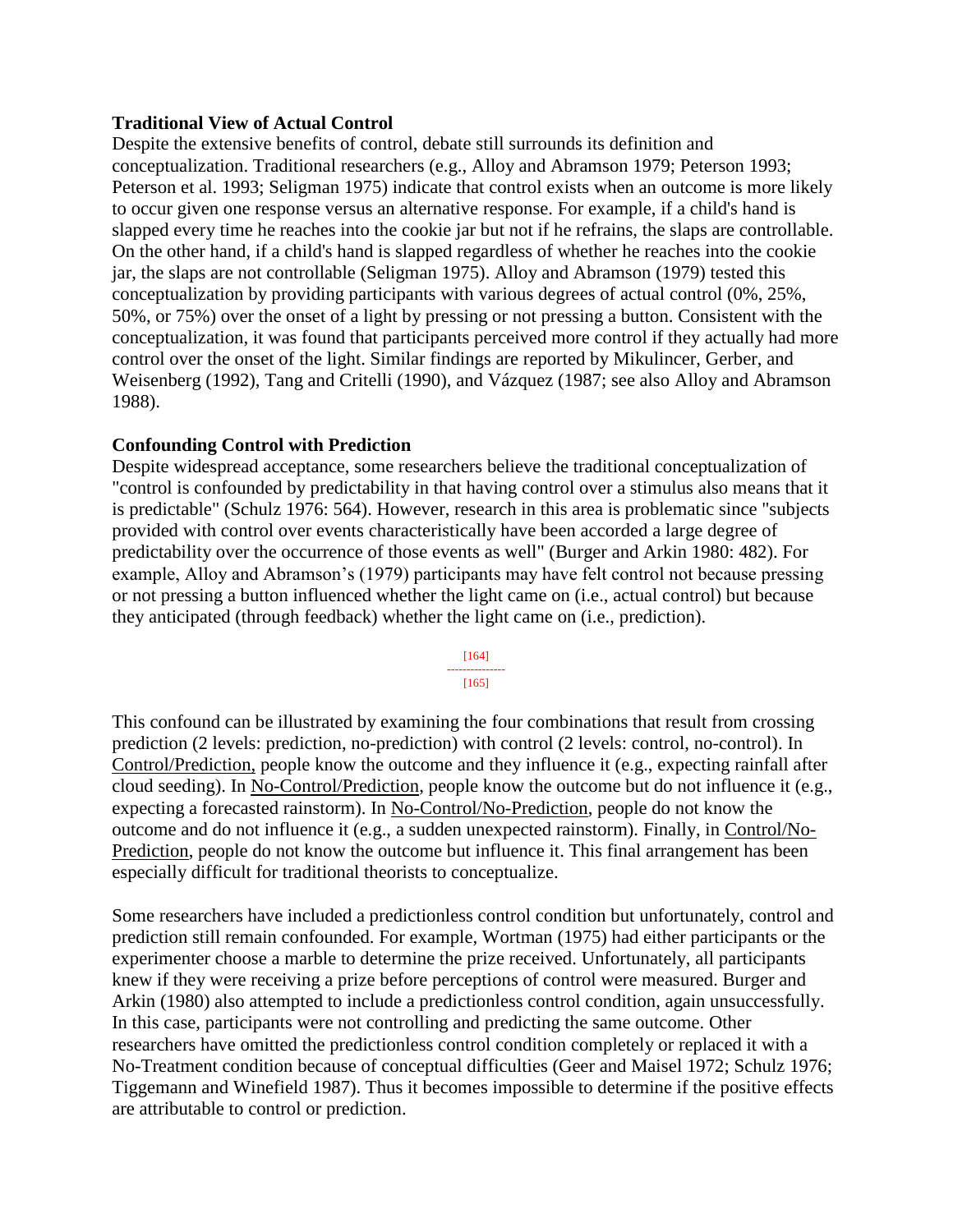Although researchers are aware that prediction and control are confounded, many believe it is unfeasible to separate the two. According to Peterson et al. (1993: 58), "it is not at all clear, however, that control can be reduced to prediction. Nevertheless, there are many potential interactions between control and prediction, and they will not be easy to separate." As Seligman (1975: 128) concludes, "the problem of disentangling the effects of controllability from predictability may be next to logically impossible."

### **Redefining Control and Prediction**

In an effort to rectify the control-prediction confound, Nickels, Cramer, and Gural (1992) suggest that these terms be redefined as independent of one another. Control, then, refers to "exerting an influence over which outcome will likely occur" (p. 160). For example, if a child can choose either of two hands in hopes of selecting the one hand that conceals a candy, there is control because the child will get a different outcome (candy or no-candy) depending upon the hand chosen. Conversely, there is no control if both hands conceal a candy (or both conceal no candy), because the child will get the same outcome regardless of the hand chosen.



"Prediction refers to knowing which outcome will likely occur before it occurs" (Nickels et al. 1992: 159). To use the above example, if the child learns the outcome of his/her choice, then there is prediction because the child can anticipate the receipt of a candy. Under the conceptualization, the traditionally impossible condition of predictionless control is possible. Predictionless control exists if one hand conceals a candy and after choosing either hand, the child does not learn the result of that choice until after the assessment of perceived control.

The following examples of predictionless control help to illustrate the reconceptualization. If one orders a meal from a foreign language menu one does not understand, then one has control (i.e., one's choice makes a difference in the type of food that will arrive), but no prediction (i.e., one cannot anticipate exactly what food will arrive). Another example involves a TV remote control whose label has worn off. In this case, pushing a button will have some kind of effect (control), although it is unknown (unprediction) what that effect will be (e.g., volume can increase or decrease).

But Tiggemann and Winefield (1987: 254) argue that even if a predictionless control condition could be arranged, "it is hard to see how one could convince people that they are controlling outcomes they were unable to predict." To test this hypothesis, Nickels et al. (1992) had participants insert one of two plugs into a box that caused a device to cycle either faster or slower. One plug made the device cycle faster while the other plug made the device cycle slower, but the participant did not know which plug yielded which outcome. Participants would have to listen to aversive noise for the remainder of time on the device. Prior to plug selection, participants were randomly assigned to one of four conditions: Prediction/Control participants viewed the cycling numbers after selecting a plug; Prediction/No-Control participants viewed the cycling numbers after the experimenter flipped a coin to select a plug; No-Prediction/Control participants did not view the cycling numbers after selecting a plug; No-Prediction/No-Control participants did not view the cycling numbers after the experimenter flipped a coin to select a plug. Results showed that regardless of prediction, participants who chose their plug reported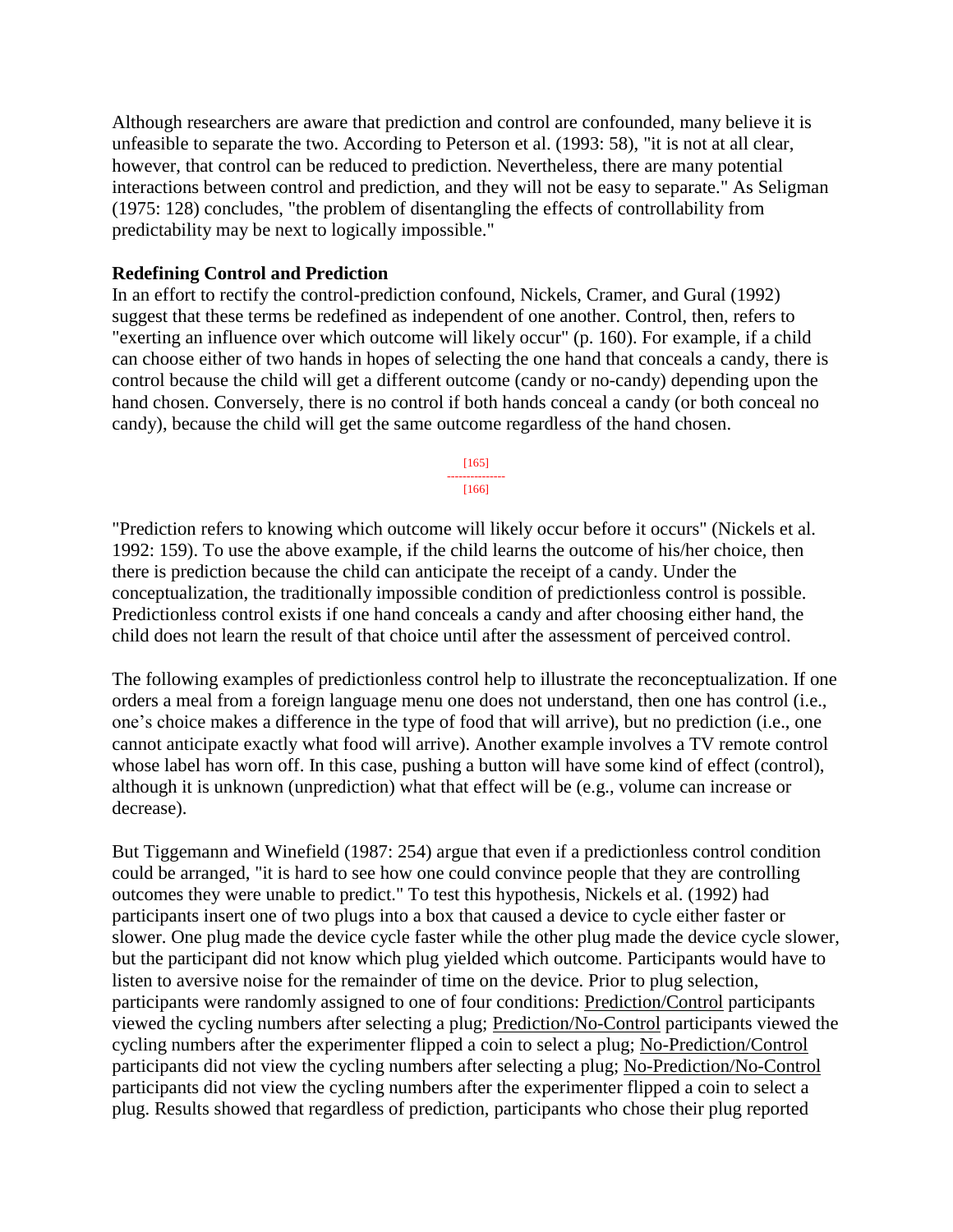more influence over listening time. Nickels et al. (1992, Experiment 2) confirmed these findings with identical experimental groups and measures of control, influence, responsibility, and lack of helplessness.

## **Confounding Control With Choice**

Despite theoretically and empirically separating the effects of control and prediction (Nickels et al. 1992), their manipulation of control was still confounded with choice, whereby participants with control made a choice of plug, but participants with no control made no choice of plug. Thus, it is unclear whether enhanced feelings of control, influence, and responsibility are due to the level of actual control (i.e., veridical influence of the cycling speed) or choice (i.e., plug selection). Illusion of control advocates (Langer 1975; Wortman 1975) would challenge that the higher ratings of controllability in control participants are illusory, produced by the act of choosing the plug. More recent studies support the notion that regardless of actual control, participants given a choice show better coping and personal adjustment (Burleson, Kegeles and Lund 1990; Harchik et al. 1993).



Paterson and Neufield (1995) suggest the confound is not between control and choice, nor between control and prediction, but rather among all three, whereby choice influences the amount of control one feels in anticipation of a stressful event. By manipulating the availability of information (prediction) about coping options in a fictitious stressful event, they examined the effects of anticipated stress and controllability in the selection of these coping options. Results showed that choice among coping options substantially increased perceived control and reduced stress when information was available, suggesting that the simple provision of nonproductive choice leads to neither increased perceptions of control nor reduced perceptions of threat.

Several studies have avoided the triple confound by holding one variable constant while manipulating the others. For example, Cramer, Nickels, and Gural (1997; see also Gural 1992) held choice constant, but manipulated prediction and control. Participants were informed that they would listen to aversive noise for the length of time determined by card positioning. Each subject was provided with a total of 24 cards that they were to place in either the A or B slot of the card positioner. Participants received a time reduction if a white square on the card was positioned opposite the card-reader photocell. Card position made no difference for cards with either two white or two black squares (no control). However, card position (which end of the card is placed in the slot) did make a difference for cards with one white and one black square (control).

Participants were informed whether their choice (A or B) would make a difference for each card. Participants were randomly assigned to one of twelve conditions derived by crossing three levels of prediction (Predicted Success, Predicted Failure, No Prediction) with four levels of control (0%, 25%, 50%, 75%). Predicted Success participants knew they received more than 13 time reductions, while Predicted Failure participants knew they received less than 11 time reductions. No Prediction participants did not know how many time reductions they received. Level of control (0%, 25%, 50%, 75%) was a percentage based on the number of cards the participant received with one white and black square (0, 6, 12, and 18 cards, respectively). Results showed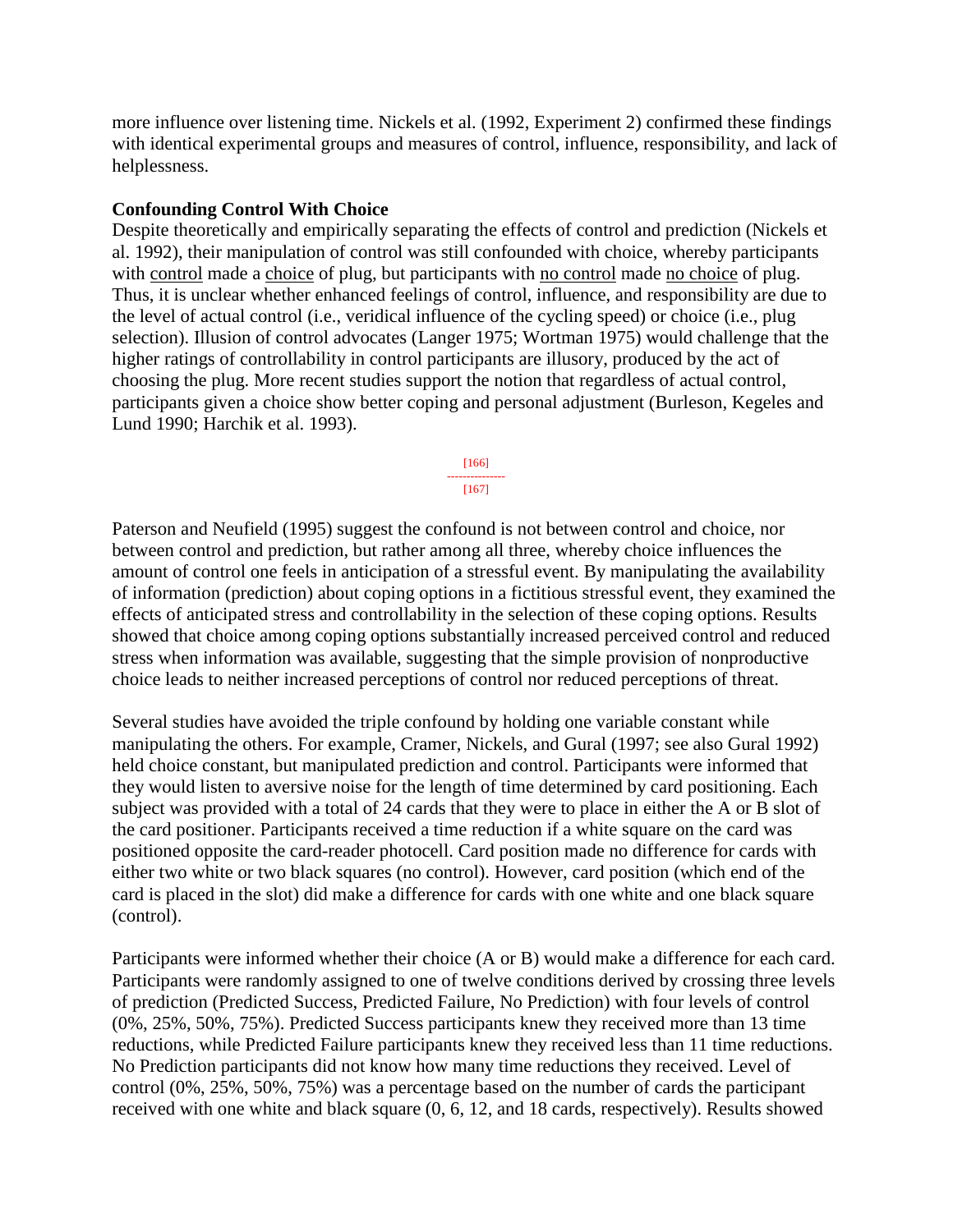that regardless of prediction and with choice held constant, participants with no control felt less control, responsibility, influence, and more helplessness than participants with any amount of actual control (25%, 50%, or 75%), whose estimates did not significantly differ.



### **Present Study and Hypotheses**

Whereas Cramer et al. (1997) assessed the separate effects of control and prediction (with choice held constant), the first study investigated the same three-variable confound by holding prediction constant (no participants knew their outcome) and randomly assigning participants to one of the following three combinations of control and choice: Control/Choice, No-Control/Choice, and No-Control/No-Choice (same outcomes). Based on Alloy and Abramson (1979) and Nickels et al. (1992), it was hypothesized that even without prediction of outcome, participants with actual control will report higher control-associated measures (e.g., control, responsibility, influence, and lack of helplessness) than participants with no actual control. Moreover, based on Langer (1975) and Wortman (1975), it was hypothesized that even without prediction of outcome, participants with choice of option will report higher-control associated measures than participants with no choice of option.

### **EXPERIMENT 1**

#### **Method**

#### *Participants and Overview*

Twenty-four male and 39 female Introductory Psychology students from the University of Saskatchewan participated in the experiment for partial course credit. Participants were divided into three groups with 8 males and 13 females in each group.

To decide how long they would each proofread technical medical manuscripts (either 2 or 20 minutes), some participants were given a choice between identical-looking envelopes containing cards which indicated either different or same time periods (denoting control and no-control circumstances). Other participants, given no choice, had the envelope (and thus proofreading time) selected by the outcome of an experimenter-flipped coin. Participants then filled out a questionnaire, which assessed the control-associated measures and manipulation checks.

#### *Materials*

The proofreading papers contained medical verbiage supposedly sampled from medical journal manuscripts. Two index cards with proofreading times ("2 minutes" or "20 minutes") lightly printed in pencil on the back were placed in envelopes ("LEFT" printed on one, "RIGHT" printed on the other). The proofreading times in either envelope were counterbalanced. A medium-sized white sign provided actual control information, and read either: "CARDS GIVE DIFFERENT PROOFREADING TIMES" or "CARDS GIVE THE SAME PROOFREADING TIMES." A Canadian dollar coin with a "LEFT" and "RIGHT" sticker on either side was also used.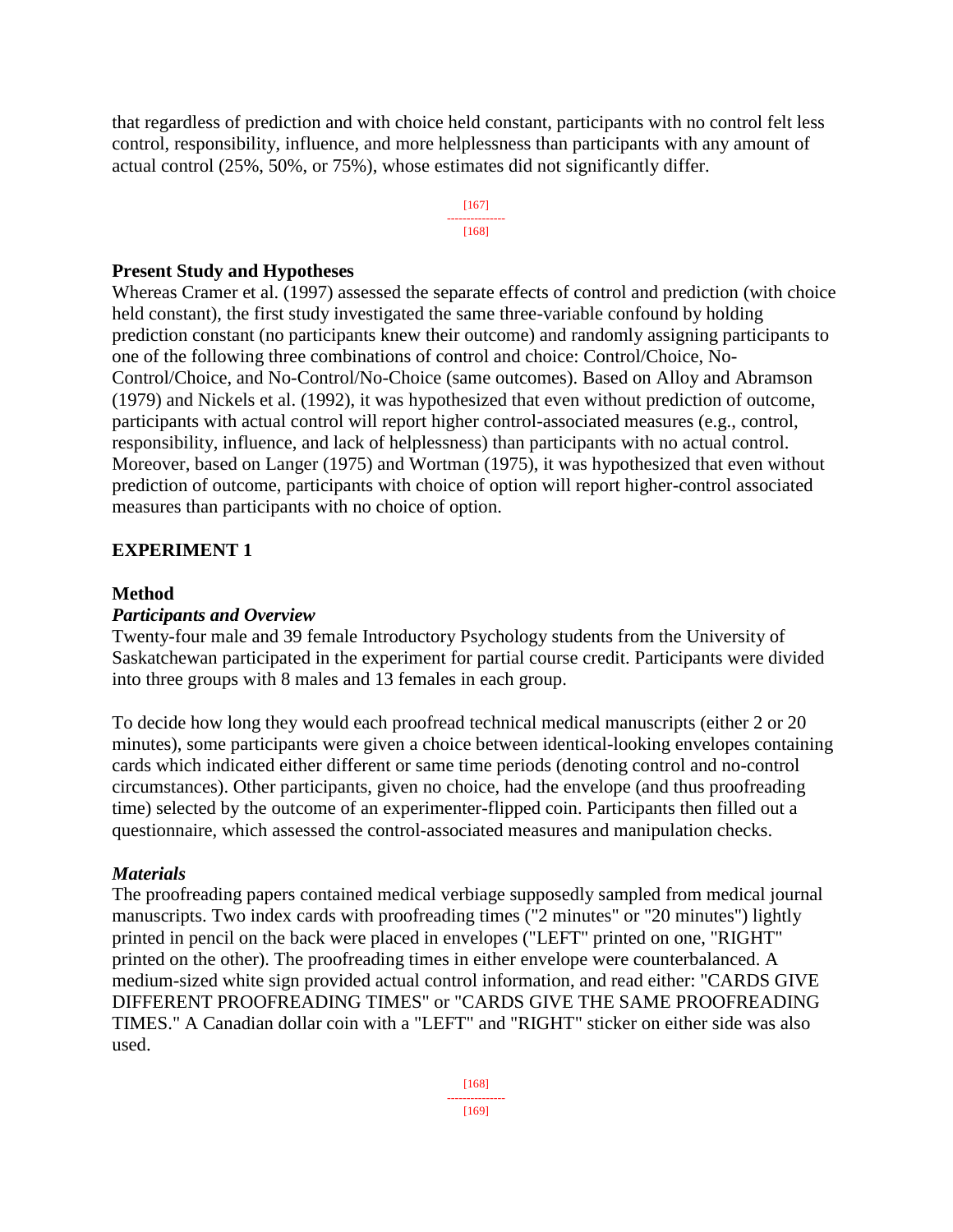#### *Independent and Dependent Variables*

Using a between-subjects factorial design, participants were randomly assigned to one of three levels of the independent variable CONTROL. Control/Choice participants selected one of two envelopes containing different time periods, and were not told which was which. No-Control/Choice participants selected an envelope but were informed (by a sign) that the envelopes contained the same time period (either 2 or 20 minutes, but they were not told which). Finally, No-Control/No-Choice (same outcomes) participants had their envelope selected by the experimenter flipping a coin. Whereas the cards in this final condition could be either the same or different, it was decided that same-outcome cards would render this group identical to the No-Control/Choice group except for the element of choice. Following the manipulation, participants completed a dependent measures questionnaire assessing perceived prediction, control, influence, responsibility, and helplessness (e.g., "To what extent did you control how long you will proofread papers?"), each on a 10-point Likert scale  $(1 = "not at all", 10 = "to a great$ extent"). As a check of the experimental manipulations, participants indicated whether (a) they knew their proofreading time, (b) they chose the card, and (c) the cards indicated same or different proofreading times.

#### *Procedure*

In a testing room, individual participants were told they would proofread medical manuscripts for either a short period (2 minutes) or long period (20 minutes) of time, as determined by one of two cards selected by either themselves or a coin flipped by the experimenter. Participants were shown two identical-looking envelopes (but not the cards concealed inside), a sign informing whether the cards indicated identical or different proofreading times, a sample of the draft papers requiring extensive correction for spelling and syntax, and a master list of frequently misspelled words to use as a reference (e.g., "acetohexaide"). Participants in choice conditions selected one of the two envelopes by placing the coin on their choice, whereas participants in no-choice conditions observed the experimenter flip the coin and place it on the envelope indicated in the outcome of the coin flip. Participants completed the dependent measures questionnaire and the manipulation checks, following which the experimenter revealed that the participants would not have to proofread medical manuscripts, and explained both the procedure and expected results.

#### **Results**

Before the main analysis, participants were screened for their responses to the manipulation checks, all of which were successfully answered: Participants did not know their proofreading time, those with control indicated the cards produced different outcomes, and those with choice indicated that they (not a coin flip) selected the envelope. Having met the assumptions of analysis of variance, results showed no significant difference among the three levels of CONTROL for perceived prediction,  $F(2, 60) = 2.84$ ,  $p > .05$ , MSE = 5.91.

| 4<br>п<br>ı<br>u |  |
|------------------|--|
| -7               |  |

Because each of the control-associated measures were moderately intercorrelated, a multivariate analysis of variance (MANOVA) with control, responsibility, influence, and helplessness as the dependent variables and CONTROL as the between-subjects factor was analyzed and found to be significant, F (8, 114) = 2.38, p = .021,  $\omega^2 = 27\%$ . Follow-up univariate analyses showed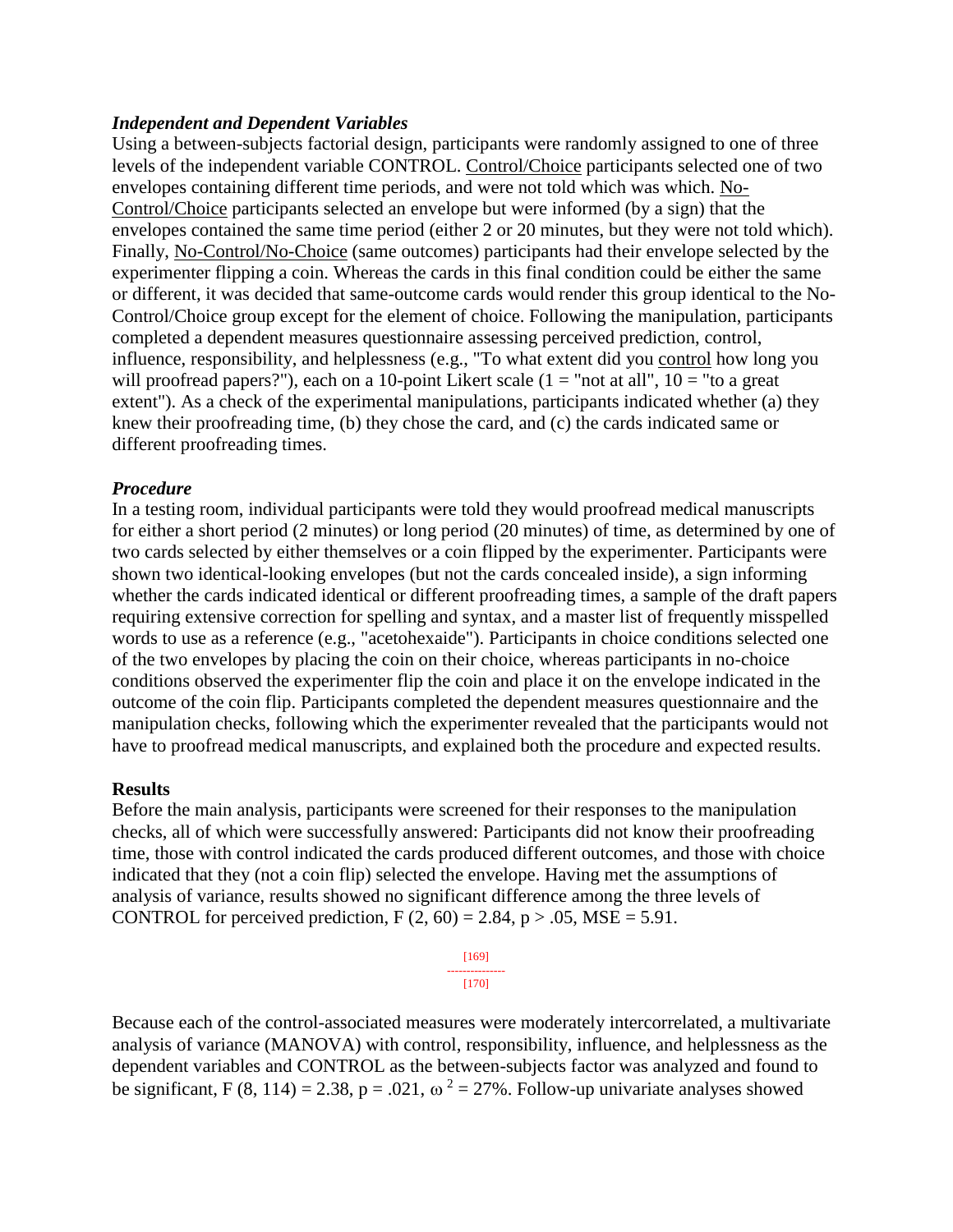significant effects for control, F (2, 60) = 7.66, p = .001, MSE = 8.43,  $\omega^2$  = 17.5%; influence, F  $(2, 60) = 3.69$ , p = .031, MSE = 8.48,  $\omega^2 = 7.9\%$ ; and responsibility, F (2, 60) = 8.13, p < .001,  $MSE = 8.38$ ,  $\omega^2 = 18.5\%$ ; but not helplessness, F < 1. Newman-Keuls comparison procedures revealed that Control/Choice participants felt more control and responsibility than both No-Control/Choice and No-Control/No-Choice participants, whose ratings did not significantly differ. Moreover, a complex comparison showed Control participants felt more influence than No-Control participants, F (1, 60) = 7.38, p = .009, MSE = 8.48,  $\omega^2$  = 10.5%.

#### **Discussion**

Results confirmed the first hypothesis that participants with actual control (and choice) felt significantly more control, responsibility, and influence (but not any less helpless) than participants with no control, with or without choice. That the simple provision of a choice failed to produce higher ratings of perceived control in participants with no actual control disconfirmed the second hypothesis. Nonetheless, it can be concluded that to feel control, one's actions (e.g., choice of envelope) should make a difference in one's outcome (e.g., proofreading time). These results corroborate those of Nickels et al. (1992) and Paterson and Neufield (1995).

That no significant differences were found in perceptions of helplessness runs contrary to learned helplessness theory, which predicts that a lack of actual control is sufficient to produce emotional deficits (Peterson 1993; Peterson et al. 1993; Seligman 1975). Indeed, past studies have found significant decreases in helplessness with increases in actual control (Burger and Arkin 1980; Nickels et al. 1992; Tiggemann and Winefield 1987). However, whereas the present study withheld the outcome (i.e., proofreading time), past studies typically do not (Wortman 1975). As a result, the discrepancy between past and present findings may be in part explained by a negative relation between helplessness and prediction (Cramer et al. 1997). Because all participants in the present experiment were unable to predict their proofreading time, they may have all felt equally helpless, regardless of whether they chose options, or if choice of option made a difference in outcomes.

> [170] --------------- [171]

A second experiment was conducted to examine the relationship between different levels of prediction and the control-associated measures. All three variables (control, choice, and prediction) were manipulated to assess their unique effects. The second study also considered individual differences in perceived control. Studies that have tested the new conceptualization of prediction, control, and choice have typically found small effects (Cramer et al. 1997). Recognizing that individual differences in one's desire and locus of personal control might account for a substantial proportion of the measurement variance, it was deemed useful to isolate and partial out these effects. Previous experiments (based on the general linear model) had assumed the differences were minimal and likely due to random assignment to groups; however, the covariance model ensures their effects are eliminated, reduces error variance, and increases power, and this results in larger effect sizes (Tabachnik and Fidell 2001).

Possible covariates include Desire for Control and Locus of Control. Desire for control is defined as "the extent to which people generally are motivated to see themselves in control of the events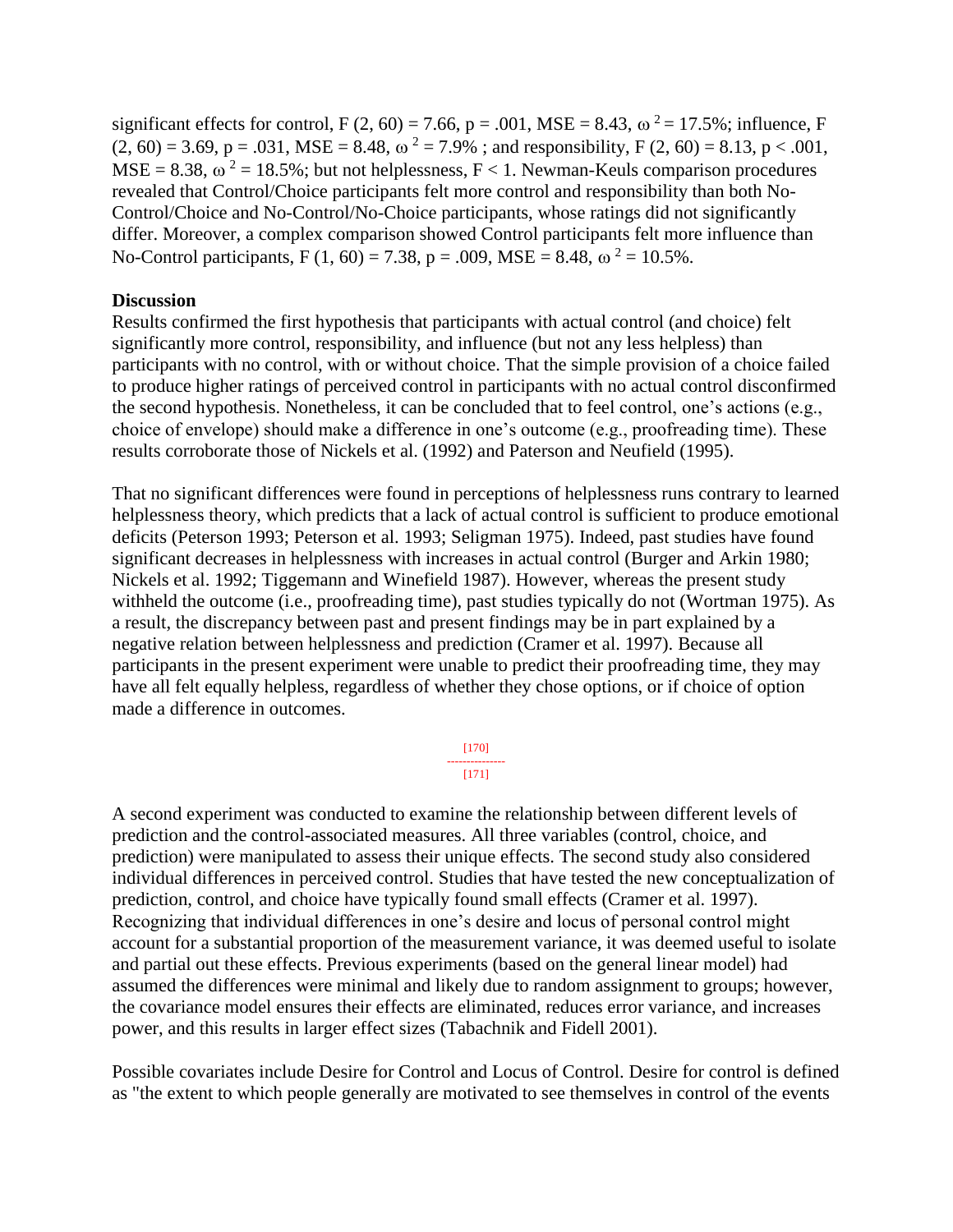in their lives" (Burger 1992: 6). As a personality trait, people can be placed along a continuum ranging from low desire for control to high desire for control (Burger and Cooper 1979). People also differ in the expectations they hold about things that happen to them, depending on whether they have an internal or external locus of control (Rotter 1966, 1971). An internal locus of control indicates "that an individual believes that he or she is responsible for the reinforcements experienced; in effect, that the person's actions, characteristics, qualities, etc. are prominent determinants of the experiences being queried" (Lefcourt 1991: 420). On the other hand, an external locus of control indicates "that the person views his or her outcomes as being primarily determined by external forces, whether they be luck, social context, other persons, or whatever" (Lefcourt 1991: 420).

### **Hypotheses**

Based on the findings by Cramer et al. (1997), it was hypothesized that after accounting for individual differences in desire for control and locus of control, participants with Prediction will have higher ratings of prediction than participants without Prediction. Based on the findings by Cramer et al. (1997), Nickels et al. (1992), and Study 1, it was hypothesized that after accounting for the covariates, participants with Control will have higher ratings on the control-associated measures (perceived control, responsibility, influence, and lack of helplessness over outcome) than participants without Control (regardless of prediction). Furthermore, based on the findings of Study 1, it was hypothesized that after accounting for the covariates, participants in the No-Control/Choice condition and No-Control/No-Choice (same outcomes) condition will not differ significantly in ratings on the control-associated measures. Finally, based on the findings by Langer (1975) and Wortman (1975), it was hypothesized that after accounting for the covariates, participants in the No-Control/No-Choice (different outcomes) condition will have higher ratings on the control-associated measures than participants in the No-Control/No-Choice (same outcomes) and No-Control/Choice conditions. It was believed that participants in this final condition would have higher control-associated ratings because they had the potential for control because the envelopes contained different time periods; however, control was not present because the participant did not make the selection.

> [171] --------------- [172]

# **EXPERIMENT 2**

### **Method**

# *Participants*

There was 34 male and 210 female Psychology students at the University of Windsor in Ontario who participated in the study for partial course credit.

#### *Materials*

Two index cards with the time periods ("2 minutes" or "20 minutes") printed on the back in light pencil were placed in envelopes with "LEFT" printed on one and "RIGHT" printed on the other. A large sign was used to provide control information to participants, reading either: "THESE ENVELOPES CONTAIN THE SAME TIME PERIOD" or "THESE ENVELOPES CONTAIN DIFFERENT TIME PERIODS." The experimenter used a small spinner which was divided in half, designating "L" for left and "R" for right envelopes and was colored blue and red,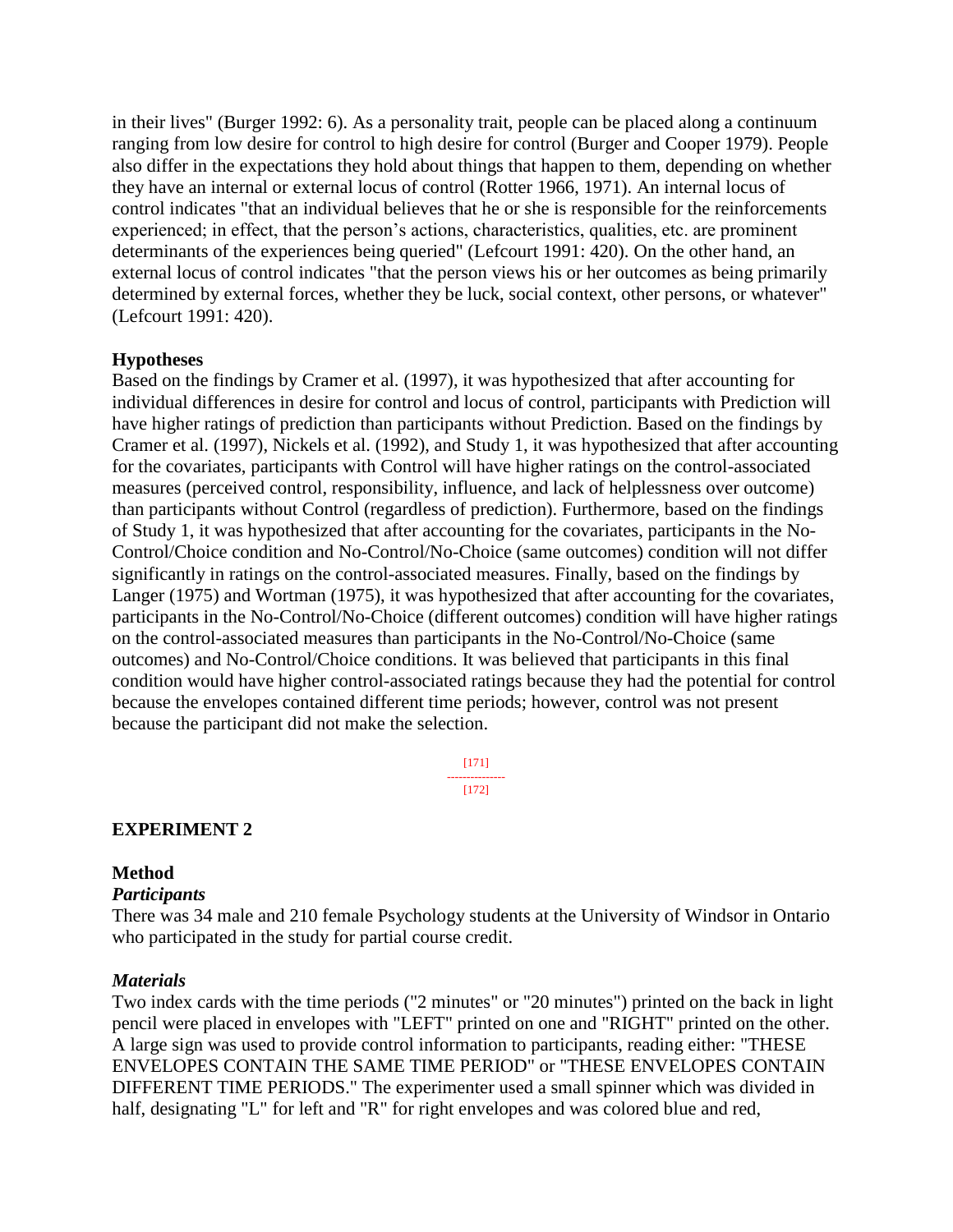respectively. A small, purple, ovoid stone was used to indicate the chosen envelope. Finally, a ¼ inch pile of papers with typewritten ambiguous letters was on a desk along with blank papers, a pencil, an eraser, and a timer.

#### *Independent and Dependent Variables*

Using a 4 x 3 between-subjects design, participants were randomly assigned to one of four levels of the first independent variable, CONTROL. Control/Choice participants selected one of two envelopes containing different time periods, and were not told which was which. No-Control/Choice participants selected an envelope but were informed (by a sign) that the envelopes contained the same time period (either 2 minutes or 20 minutes, but they were not told which). No-Control/No-Choice (same outcomes) participants had their envelope (which contained the same time periods) selected by the experimenter using a spinner. Finally, No-Control/No-Choice (different outcomes) participants had their envelope (which contained different time periods) selected by the experimenter using a spinner. The condition Control/No-Choice was omitted due to conceptual difficulties.

Participants were randomly assigned to one of three levels of the second independent variable, PREDICTED OUTCOME. Prediction/Success participants learned they received the short time period before completing the dependent measures. Prediction/Failure participants learned they received the long time period before completing the dependent measures. No-Prediction participants did not learn their time period before completing the dependent measures.



#### *Covariates*

The covariate questionnaire contained Burger and Cooper's (1979) Desire for Control Scale and Rotter's (1966, 1971) Internal-External Locus of Control Scale. The questionnaire was completed in counterbalanced order. The Desire for Control scale consists of 20 statements (five items reversed prior to scoring) and participants were asked to indicate the extent to which the statements applied to them (e.g., "I enjoy making my own decisions"). The questionnaire uses a 7-point Likert scale ( $1 =$  "The statement does not apply to me at all";  $7 =$  "The statement always applies to me"). Higher scores reflect a greater desire for control. Research has demonstrated the necessary psychometric properties of internal consistency and test-retest reliability (Burger and Cooper 1979). In addition, the Internal-External Locus of Control Scale consists of 23-items plus 6 filler questions. Participants read a pair of statements and were asked to indicate which one they most strongly believed (e.g., "Many of the unhappy things in people's lives are partly due to bad luck" or "People's misfortunes result from the mistakes they make.") The scores range from zero (internal) to 23 (external) with one point being given for each external statement selected; consequently, higher scores reflect an external locus of control. Research has demonstrated the necessary psychometric properties of internal consistency and test-retest reliability (Rotter 1966).

The dependent measures questionnaire assessed perceived control, responsibility, influence, helplessness, and confidence (e.g., "How much control did you have in determining whether you work under the short or long time period?"), each on a 5-point Likert scale (1= "not at all", 5= "to a great extent"). As a check of the experimental manipulations, participants indicated: (a) if they knew their writing task time, (b) if they chose the envelope, (c) if the envelopes contained the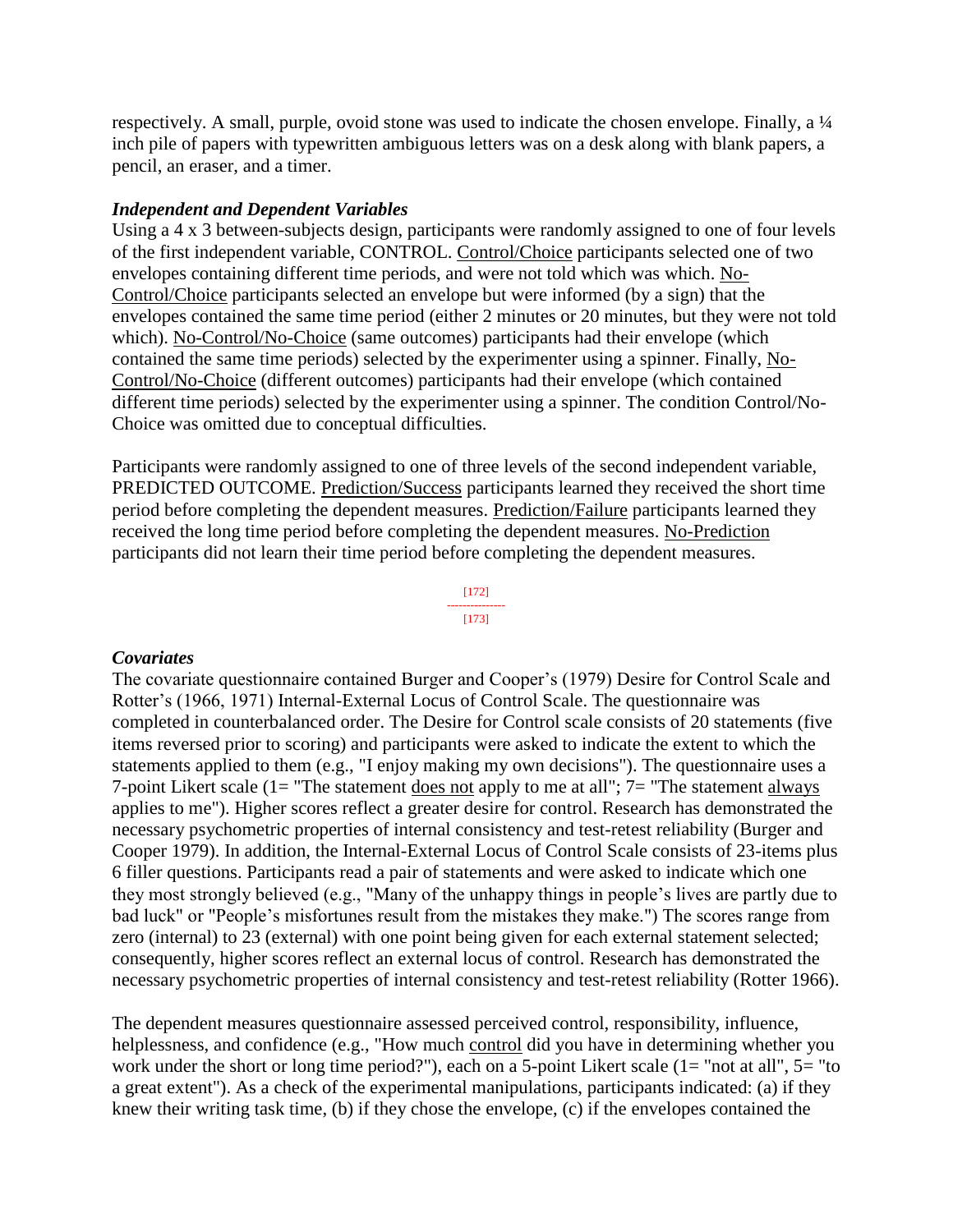same or different time periods, and (d) the extent to which they wanted to receive the short time period.

# *Procedure*

Tested individually in a private room, participants first completed the covariates questionnaire in counterbalanced order. Participants were informed that they would be rewriting several pages of ambiguous letters for either a short (2 minutes) or a long (20 minutes) period of time. Participants were informed that the study tests how concentration, visual acuity, and hand-eye coordination are influenced by how long one performs the task as determined by factors such as whether their choices matter.

> [173] --------------- [174]

Participants were seated at a table with two identical looking envelopes (one marked "LEFT," the other "RIGHT"), a sign posted above the envelopes stating whether the envelopes contained the same or different time periods, and a pile of papers with strange arrangements of typewritten letters (e.g., "AAJEER"). Participants in choice conditions selected an envelope by placing a stone on their selection. Participants with no choice observed the experimenter use a spinner and place the stone on the envelope indicated on the spinner.

Prediction/Success and Prediction/Failure participants observed the experimenter open the selected envelope and show the index card with the time period printed on it. Participants were then asked to complete the dependent measures questionnaire before beginning the writing task. No-Prediction participants completed the questionnaire before learning their time period. Once the questionnaire was complete, participants learned that they did not, in fact, have to engage in the writing task and were debriefed as to the true purpose of the study.

### **Results**

Before the main analysis, participants' responses to the manipulation checks were screened: (a) Do you know how long you will engage in the writing task? (b) Did you choose the envelope? and (c) Did the envelopes contain the same or different time periods? The experimental hypotheses and other relationships were tested at the .05 significance level through a MANOVA using Wilks' lambda. The covariates were not significantly correlated with the dependent variables and were excluded from the analysis. Results showed a multivariate main effect for CONTROL, F (12, 606) = 8.14, p < .001,  $\omega^2$  = 32.6%; but neither a significant multivariate main effect for PREDICTED OUTCOME, F  $(8, 458) = .570$ , p = .802; nor a significant multivariate interaction, F  $(24, 800) = .767$ , p = .781. ANOVAs were conducted on each dependent variable as follow up tests to the significant CONTROL multivariate effect. The ANOVAs on all four measures were significant: control, F (3, 232) = 28.52, p < .001, MSE = 0.886,  $\omega^2$  = 25.6%; influence, F (3, 232) = 11.59, p < .001, MSE = 1.318,  $\omega^2$  = 11.7%; responsibility, F (3, 232) = 27.33, p < .001, MSE = 1.427,  $\omega^2 = 24.8\%$ ; and helplessness, F (3, 232) = 7.79, p < .001, MSE = 1.553,  $\omega^2 = 7.9\%$ .

Ryan-Einot-Garbriel-Welsch Multiple F comparison procedures (Ryan 1960) by CONTROL showed that Control/Choice participants felt more control, influence, and responsibility, but less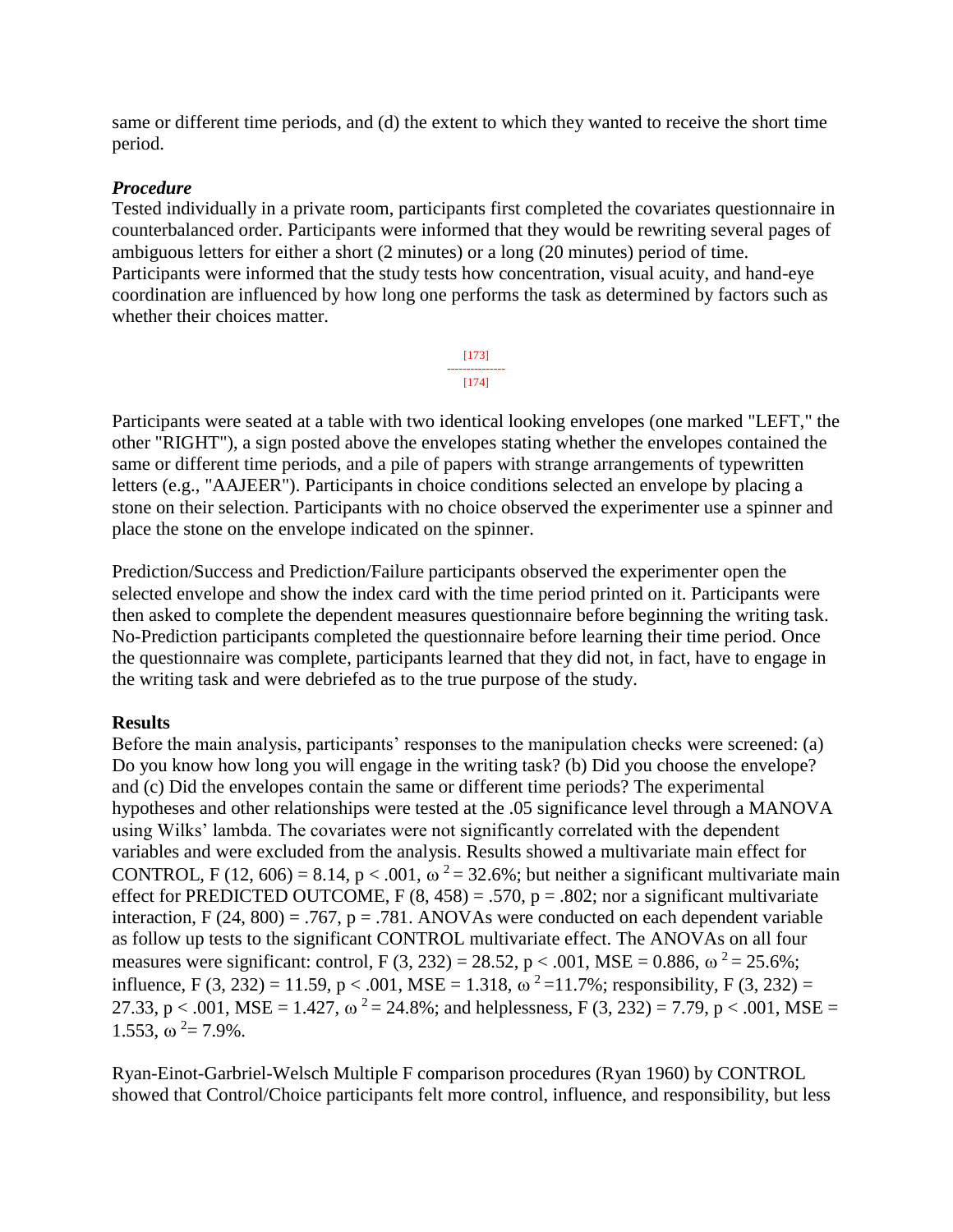helplessness than participants in all other conditions, whose estimates did not significantly differ from one another. An equivalency test (Rogers, Howard and Vessey 1993) and multiple comparison procedures showed that No-Control/Choice and No-Control/No-Choice (same outcomes) participants felt equivalently helpless ( $z = 2.86$ ,  $p = .002$ ). While an equivalency test showed participants in these two condition were not equivalent on scores of control ( $z = -1.14$ , p  $= 0.87$ ), responsibility (z = -2.01, p = 0.98), and influence (z = -.064, p = 0.74), multiple comparison procedures showed that they were not significantly different.

> [174] --------------- [175]

#### **Discussion**

The second experiment extended the results of the first by (a) reducing error variance in individual differences, (b) manipulating prediction, and (c) including an additional variation of Control/Choice. Overall, parallel results indicated that prediction is not needed for perceived control.

It was recognized that individual differences in control-related personality variables may exist and should be accounted for in an effort to reduce error variance. Surprisingly, both personality variables, Desire for Control and Locus of Control, failed to extract a significant proportion of variance from the dependent variables. According to Burger and Cooper (1979), in the case of situations viewed as providing little or no payoff for control, there will be no difference in desire for control between high or low scorers. In the present experiment, although participants did indicate a stronger desire for the short time period, they possibly viewed this situation as yielding little payoff from greater control. Participants were led to believe they would engage in the writing task, whether it be for the short or long time period. This may also apply to Locus of Control. Future research should attempt to look at other personality traits that may affect perceptions of control such as self-efficacy, delay of gratification, self-esteem, and impulse control.

Although the covariates were not related to the dependent variables, results confirmed the first hypothesis that participants who could predict their time period were more confident about the outcome than those who could not predict their time period. This parallels previous results (Nickels et al. 1992). Results also confirmed the second hypothesis that participants with control and choice would have higher ratings on the control-associated measures than participants in all other conditions (regardless of prediction). This result corroborates the findings of Experiment 1, Cramer et al. (1997), and Nickels et al. (1992); and suggests that prediction is not necessary to yield feelings of control, responsibility, influence, and lack of helplessness.

Results only partially confirmed the third hypothesis. Participants' ratings of control, influence, and responsibility in the No-Control/Choice and No-Control/No-Choice (same outcomes) conditions were not significantly different by traditional tests, and they were not significantly equivalent by equivalency tests. According to Rogers et al. (1993: 561), these results are best considered inconclusive due to insufficient evidence. It should be noted, however, that in Experiment 1 no significant differences were found between these two conditions on the controlassociated measures. Results showed that these participants did, however, report equivalent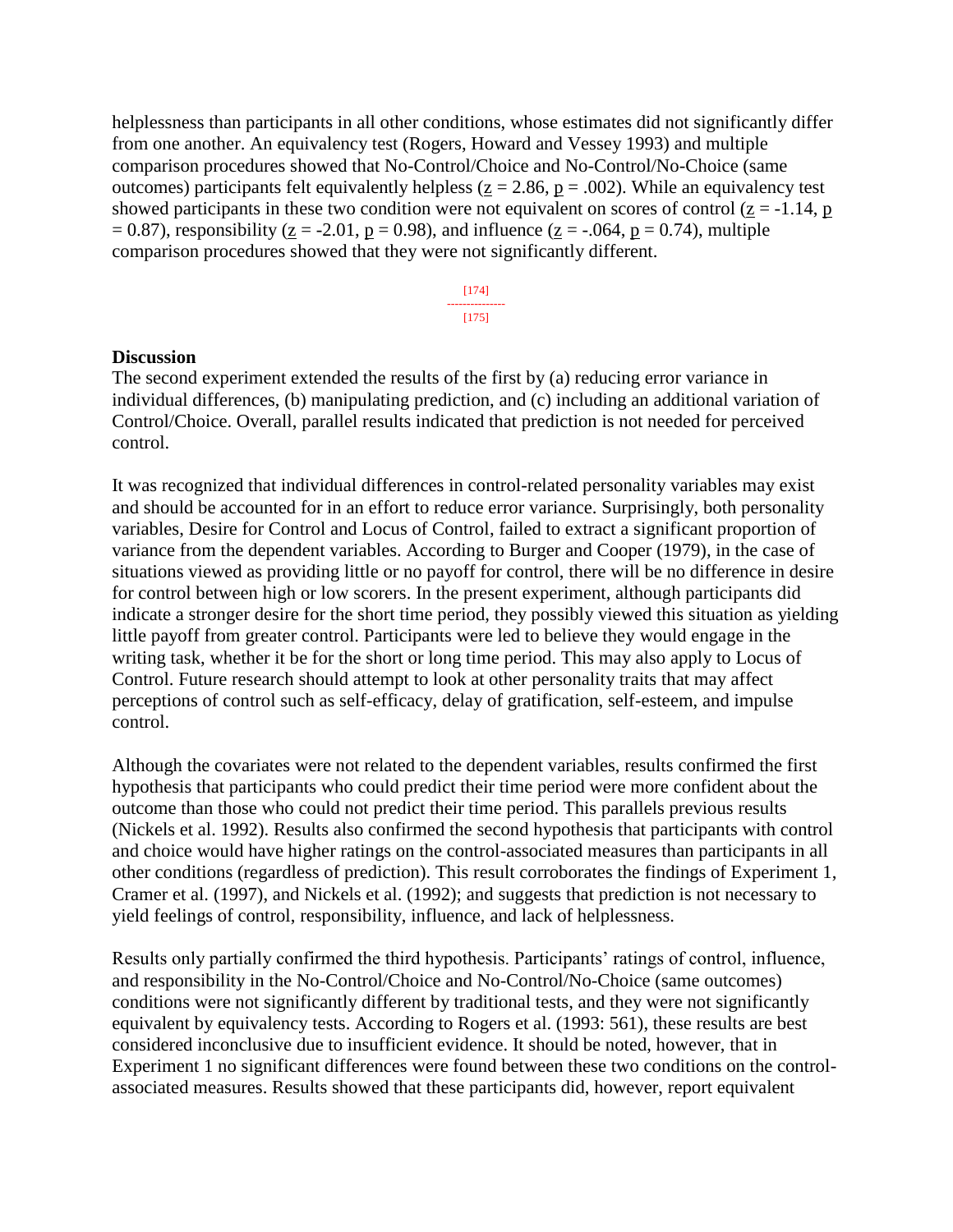ratings of helplessness, which suggests that the presence of a nonproductive or meaningless choice does not reduce feelings of helplessness.

```
[175]
---------------
   [176]
```
Finally, results failed to confirm the fourth hypothesis that by an illusion of control, participants in the No-Control/No-Choice (different outcomes) condition would have higher ratings on the control-associated measures than participants in the No-Control/No-Choice (same outcomes) and No-Control/Choice conditions, regardless of covariates. This suggests that an illusion of control (overestimating one's ability to influence the outcome; Langer 1975) was not induced in the No-Control/No-Choice (different outcomes) condition.

# **GENERAL DISCUSSION**

Traditional theorists postulate that in order to have control one must have prediction; consequently, predictionless control is not feasible (e.g., Peterson et al. 1993; Seligman 1975; Tiggemann and Winefield 1987). The new conceptualization of control redefines these concepts, permitting the consideration of predictionless control. Two experiments addressed the confound among control, choice, and prediction under the new conceptualization of control (Nickels et al. 1992).

Both experiments showed that participants given a choice between options that yield different outcomes (but unknown) felt more control than participants given a choice between options that yield the same outcome. Congruent with past findings (Cramer et al. 1997; Nickels et al. 1992; Paterson and Neufeld 1995), these results provide further support for the reconceptualization. In short, the benefits of actual control only result when actions make a difference in the outcome. Merely providing a choice will not increase feelings of control and decrease feelings of helplessness unless it is known that choice of options will yield different outcomes, regardless of knowing what the outcome will be.

One may argue that higher ratings of perceived control among participants with control and choice were illusory rather than veridical, perhaps due to a choice between envelopes (Langer 1975). However, participants with choice but no control also made a choice between envelopes, but reported significantly lower ratings of control and higher ratings of helplessness, suggesting an illusion of that nature was not induced. Indeed, illusory control advocates are compelled to explain the necessary factors that would yield increases in control-associated ratings in the single group. If, as the present experiments report, it is due to neither choice nor prediction, then what in fact would induce the illusion?

> [176] --------------- [177]

Uncovering differences in helplessness under the new conceptualization has been elusive. Whereas Experiment 2, Cramer et al. (1997), and Nickels et al. (1992) found that participants with actual control had lower ratings of helplessness than those with no actual control, Experiment 1 failed to uncover significant differences in helplessness among control conditions.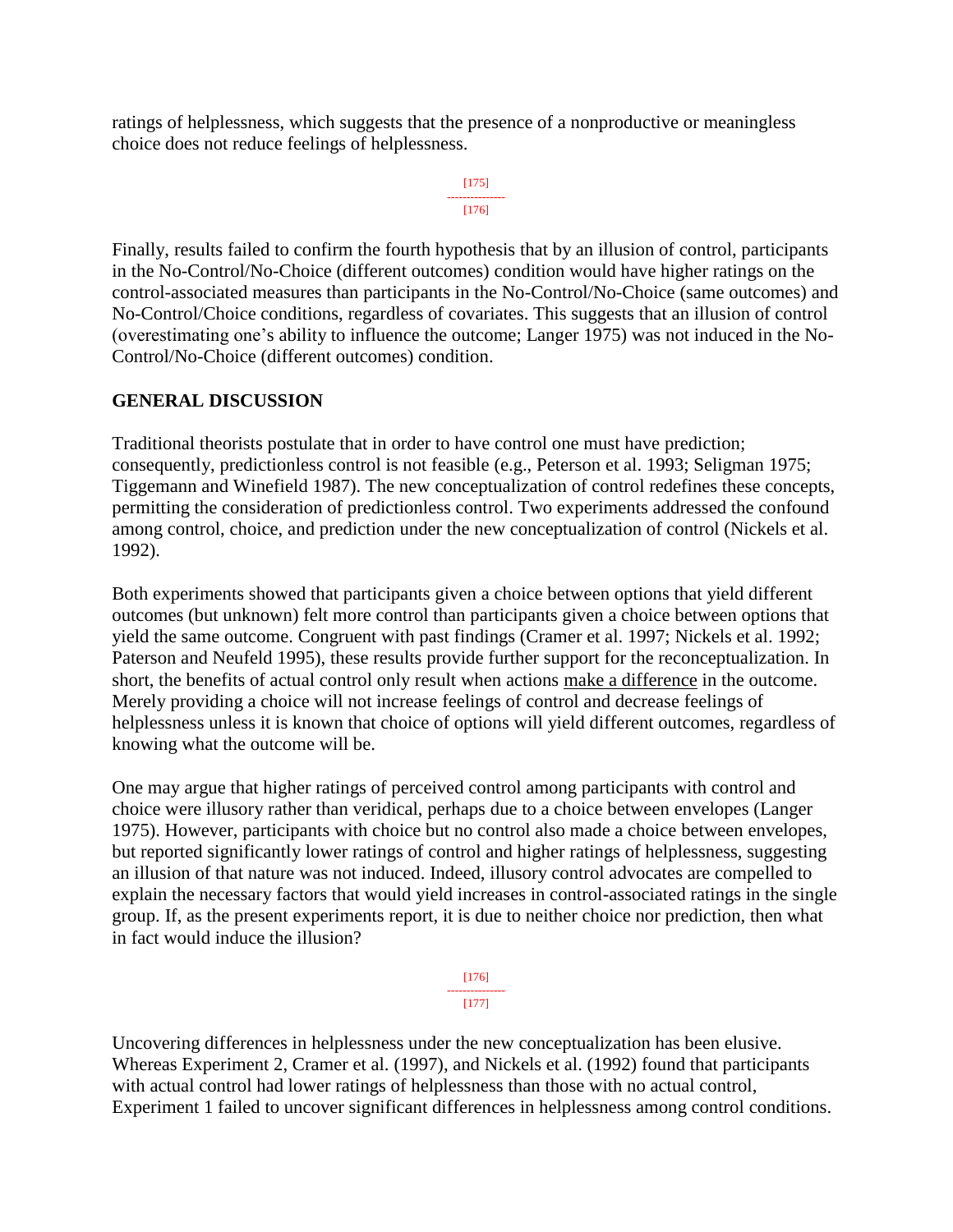Because all participants in Experiment 1 were unable to predict the outcome, they may have all felt equally helpless regardless of whether they had either control or choice of options. In comparison, Cramer et al. (1997) manipulated prediction and found that participants unaware of the outcome felt more helpless than participants aware they received the desired outcome. Participants without prediction also felt comparable helplessness as participants aware they received the undesired outcome. This corresponds with the findings of Experiment 1, and suggests helplessness is equally high when the outcome either is unknown or known to be unwanted.

#### **Limits and Future Research**

We recognize that control was not completely crossed with choice. While some participants had choice but no control (envelopes contained identical time periods), no participant had control without choice. According to the new conceptualization, one may control an event or outcome "by affecting it, by contributing to it, by making an impact on it, or by bringing it about" (Nickels et al. 1992: 160), a definition that does not necessarily involve actions or behavior. Since this condition was excluded in the present investigations, it remains unknown if the observed benefits are attributable to having control alone or having both control and choice. As such, future research should consider how one could influence an outcome without a choice among options in an effort to address the following: How do we influence outcomes through factors (including height, sex, skin color) not by our own choosing? For example, an individual may influence the outcome of an interview simply by being female rather than male, black rather than white, or old rather than young. However, this presents unique challenges because of a renewed confound with prediction. For example, a female interviewed for a male-dominated job may predict she will not get the job because of her sex.

Future research should also consider one's awareness of choice. In the present experiments, participants were informed (by a clearly visible sign) whether their choice made a difference in the outcome. Would participants feel as much control had they been unaware the envelopes contained the same or different time periods? Suppose further that participants were unaware they were even making a choice. Outcomes may be determined by which one of two chairs a participant decides to sit in. Do people need to be aware that they are making a choice to reap the positive effects?



That choice must make a difference in the outcome to increase feelings of control, responsibility, and influence and decrease feelings of helplessness may be applied to a host of domains. Consider a cancer patient given the opportunity to try a new drug. The drug may (a) destroy all liver tissue or (b) totally eradicate liver tumors. In this case, it is not the choice between treatments that yield feelings of control but the understanding that one's choice will make a difference in one's health (regardless of whether that outcome will be positive or negative). This finding may also have implications for therapy. For example, a therapist can increase a client's perceptions of control by pointing out all the choices that are made in a single day, even though these choices may be of only minor importance. Future research is left to build upon the present findings and ponder these issues further.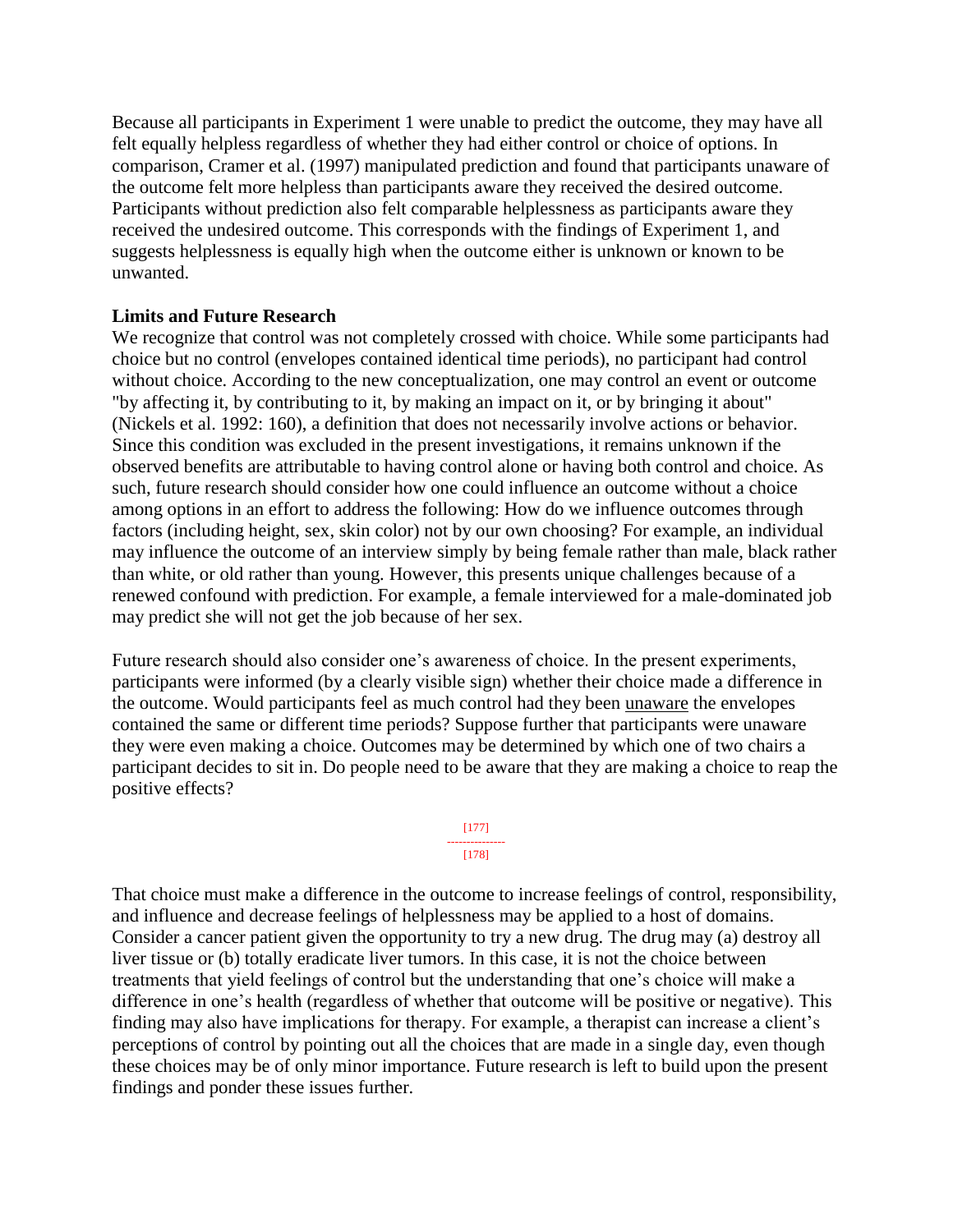#### **REFERENCES**

Adler, A. 1930. "Individual Psychology." In *Psychologies of 1930*, edited by C. Murchinson. Worchester: Clark University Press.

Alloy, L. B. and L. Y. Abramson. 1979. "Judgment of contingency in depressed and nondepressed students: Sadder but wiser?" *Journal of Experimental Psychology: General,* 108: 441-485.

Alloy, L. B. and L. Y. Abramson. 1988. "Depressive realism: Four theoretical perspectives." Pp. 223-265 in *Cognitive Processes in Depression*, edited by L. B. Alloy. New York: Guilford Press.

Burger, J. M. 1992. *Desire for Control: Personality, Social, and Clinical Perspectives*. New York: Plenum Press.

Burger, J. M. and R. M. Arkin. 1980. "Prediction, control, and learned helplessness." *Journal of Personality and Social Psychology,* 38: 482-491.

Burger, J. M. and H. M. Cooper. 1979. "The desirability of control." *Motivation and Emotion,* 3: 381-393.

Burleson, J. A., S, S, Kegeles and A. K. Lund. 1990. "Effects of decisional control and work orientation on persistence in preventive health behavior." *Health Psychology,* 9: 1-17.

#### [178] --------------- [179]

Cramer, K. M., J. B. Nickels and D. M. Gural. 1997. "Uncertainty of outcomes, prediction of failure, and lack of control as factors explaining perceived helplessness." *Journal of Social Behavior and Personality,* 12: 611-630.

Elliott, D. J., P. M. Trief and N. Stein. 1986. "Mastery, stress, and coping in marriage among chronic pain patients." *Journal of Behavioral Medicine,* 9: 549-558.

Geer, J. H. and E. Maisel. 1972. "Evaluating the effects of the prediction-control confound." *Journal of Personality and Social Psychology,* 23: 314-319.

Gural, D. M. 1992. "*The recognizability of prediction, control, and success introduced into an aversive stimulus context*." M.A. thesis, Department of Psychology, University of Manitoba, Winnipeg, Manitoba, Canada.

Harchik, A. E., J. A. Sherman, J. B. Sheldon and D. J. Bannerman. 1993. "Choice and control: New opportunities for people with developmental disabilities." *Annals of Clinical Psychiatry,* 5: 151-161.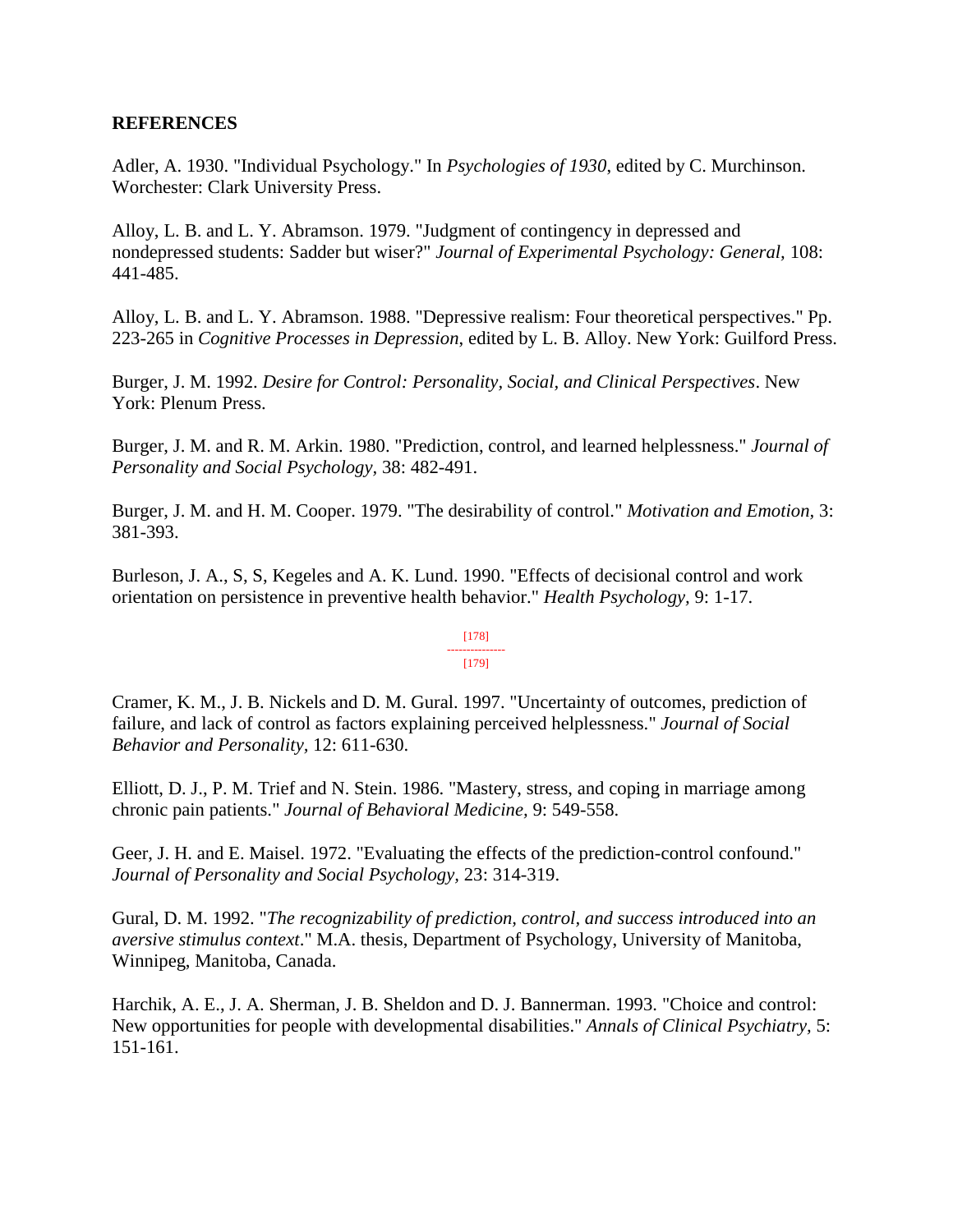Langer, E. J. 1975. "The illusion of control." *Journal of Personality and Social Psychology,* 32: 311-328.

Lefcourt, H. M. 1991. Locus of control. Pp. 413-499 in *Measures of Personality and Social Psychological Attitudes: Volume 1 of Measures of Social Psychological Attitudes*, edited by J. P. Robinson, P. R. Shaver, and L. S Wrightsman. San Diego, California: Academic Press, Inc.

Lin, E. H. and C. Peterson. 1990. "Pessimistic explanatory style and response to illness." *Behavior Research and Therapy,* 28: 243-248.

Matheny, K. B. and P. Cupp. 1983. "Control, desirability, and anticipation as moderating variables between life changes and illness." *Journal of Human Stress,* 9: 14-23.

Mikulincer, M., H. Gerber and M. Weisenberg. 1990. "Judgment of control and depression: The role of self-esteem threat and self-focused attention." *Cognitive Therapy and Research,* 14: 589- 608.

> [179] --------------- [180]

Mineka, S. and R. W. Henderson. 1985. "Controllability and predictability in acquired motivation." *Annual Review of Psychology,* 36: 495-529.

Mineka, S. and J. F. Kihlstrom. 1978. "Unpredictable and uncontrollable events: A new perspective on experimental neurosis." *Journal of Abnormal Psychology,* 87: 256-271.

Nickels, J. B., K. M. Cramer and D. M. Gural. 1992. "Toward unconfounding prediction and control: Predictionless control made possible." *Canadian Journal of Behavioral Science,* 24: 156-170.

Paterson, R. J. and R. W. J. Neufeld. 1995. "What are my options? Influence of choice availability on stress and the perception of control." *Journal of Research in Personality,* 29: 145- 167.

Peterson, C. 1993. "Helpless behavior." *Behavior Research and Therapy,* 31: 289-295.

Peterson, C., S. F. Maier and M. E. P. Seligman. 1993. *Learned Helplessness: A Theory for the Age of Personal Control*. New York: Oxford University Press.

Rogers, J. L., K. I. Howard and J. T. Vessey. 1993. "Using significance tests to evaluate equivalence between two experimental groups." *Psychological Bulletin,* 113: 553-565.

Rotter, J. B. 1966. "Generalized expectancies for internal versus external control of reinforcement." *Psychological Monographs: General and Applied,* 80: Whole No. 609.

Rotter, J. B. 1971. "External control and internal control." *Psychology Today,* 5: 37-59.